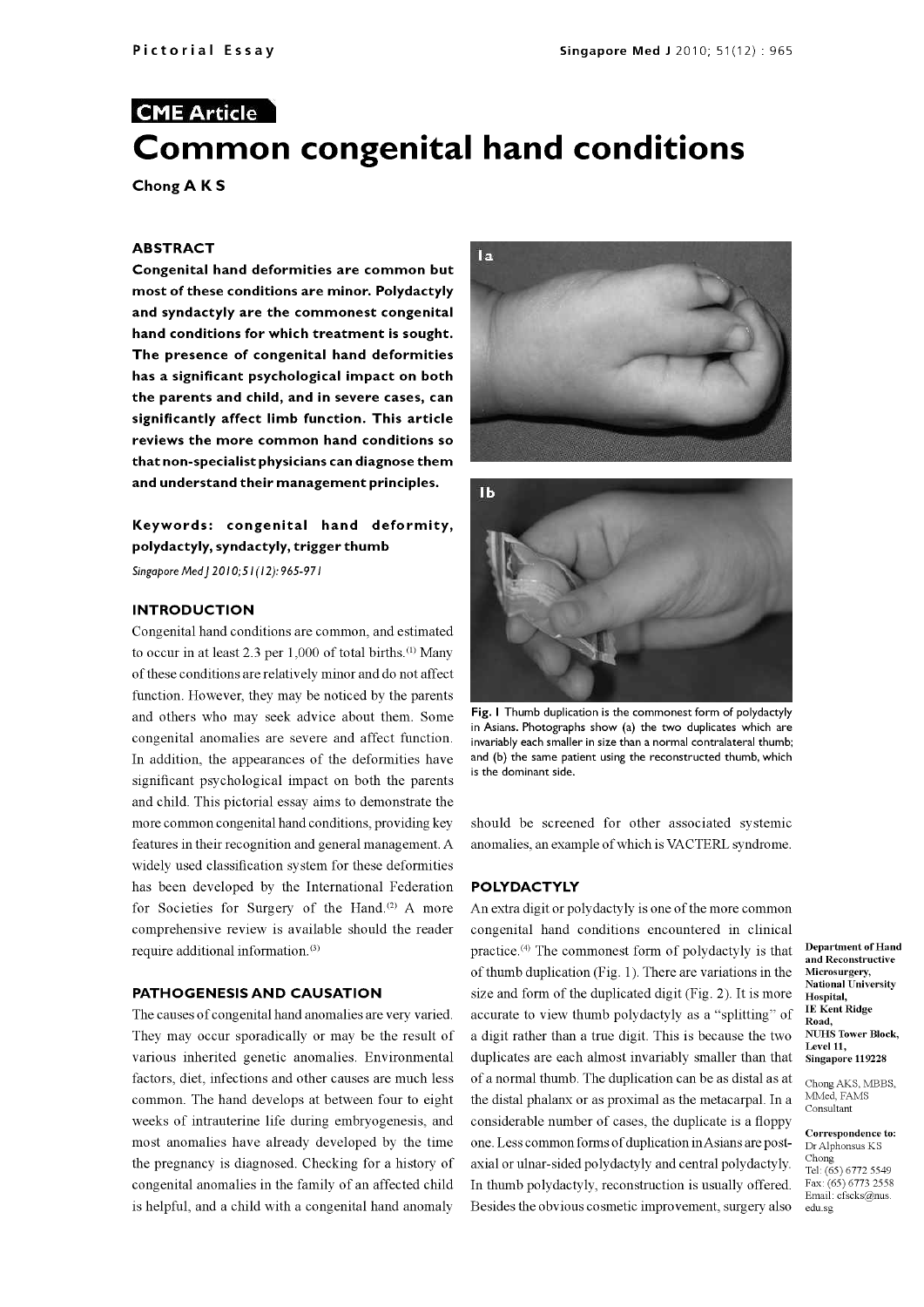

Fig. 2 Variants of polydactyly. Photographs show (a) post-axial (ulnar-sided) polydactyly; (b) a form of thumb duplication with a soft tissue stalk attached to the main duplicate; and (c) another example of a typical form of thumb duplication.



Fig. 3 Photographs show (a & b) an example of complete simple syndactyly, where the involvement is all the way from the web to the fingertips; and (c) an adult with untreated simple syndactyly, who has a full range of motion of the two digits without deformity and was able to work as a driver.



Fig. 4 (a) Radiograph and (b) clinical photograph show clinodactyly affecting the index finger. Notice the ulnar deviation of the finger and the trapezoidal shape of the middle phalanx. While the little finger is most commonly affected, other fingers can be involved too.

places the retained digit in a more functional position, and the reconstruction aims to enhance the stability of an often unstable metacarpophalangeal joint. At the time of diagnosis, it is useful to reassure the parents that the deformity is not caused by anything done or not done by the parents. This applies for most deformities, and helps assuage any anxiety or possible guilt on the part of the parents. In general, surgery is done after six months, when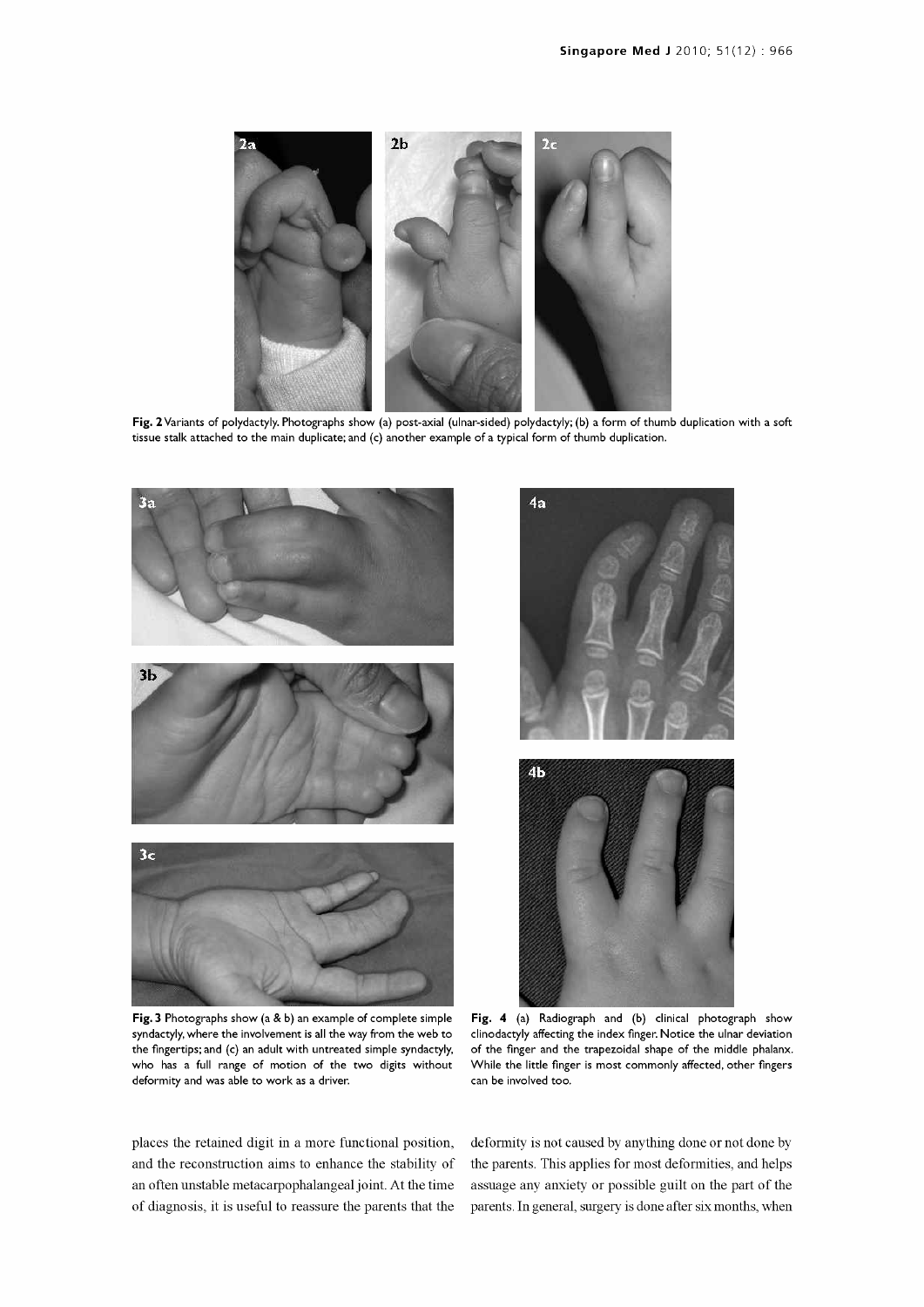

Fig. 5 Trigger release. (a) Photograph shows the interphalangeal joint of the thumb (arrow) locked in a flexed position preoperatively. Surgical release of the Al pulley of the flexor tendon was performed after a failed trial of conservative treatment. (b) The flexor tendon sheath is approached through a cosmetic skin crease incision at the base of the thumb. Note that the interphalageal joint of the thumb can now be fully extended after the surgical release (arrow).

general anaesthesia is safer and the child's structures are better developed. While there is no real upper limit to surgery, most surgeons would prefer to do reconstruction sometime between six months and two years of age.

#### **SYNDACTYLY**

Syndactyly refers to an abnormal linkage between adjacent digits (Fig. 3). It may occur on one or both sides. Syndactyly occurs most commonly between the middle and ring fingers. In milder cases, this involves only the skin and soft tissue, and is called simple syndactyly. In more severe cases, there is abridging between the bones and nails of the adjacent digits. This is called complex syndactyly. The condition results from a failure of digital separation from apoptosis during embryogenesis. Syndactyly is also classified according to the extent of involvement. In



Fig. 6 Trigger and clasped thumb. (a) The characteristic position of the trigger thumb is a flexed position of the thumb interphalangeal joint (arrow). The metacarpophalangeal joint of the affected thumb is normal and can be fully extended. (b) In the clasped thumb, the digit is held "clasped" in the palm, hence the name. The metacarpophalangeal joint is held flexed (arrow), and the interphalangeal joint is not affected. However, the thumb, including the metacarpophalangeal joint, can usually be passively extended.

complete syndactyly, the linkage spans from the web space to the fingertips. In incomplete syndactyly, the linkage stops at a point proximal to the fingertip. This deformity may occur sporadically, in families, or in association with a syndrome. Other deformities that may be found in cases of syndactyly include webbing of the toes, brachydactyly, spinal and cardiac abnormalities. Surgery to separate the digits aims to produce a hand with as many stable and functionally independent fingers as possible. Separation is done earlier if the ring and little fingers or the index finger and thumb are involved, as the differential longitudinal growth rates between the digits will lead to bone and joint deformity if left untreated. Staged procedures are required in multi -digit syndactyly if a finger is to be separated from the adjoining fingers on both sides in order to avoid compromising the vascularity of the fingers.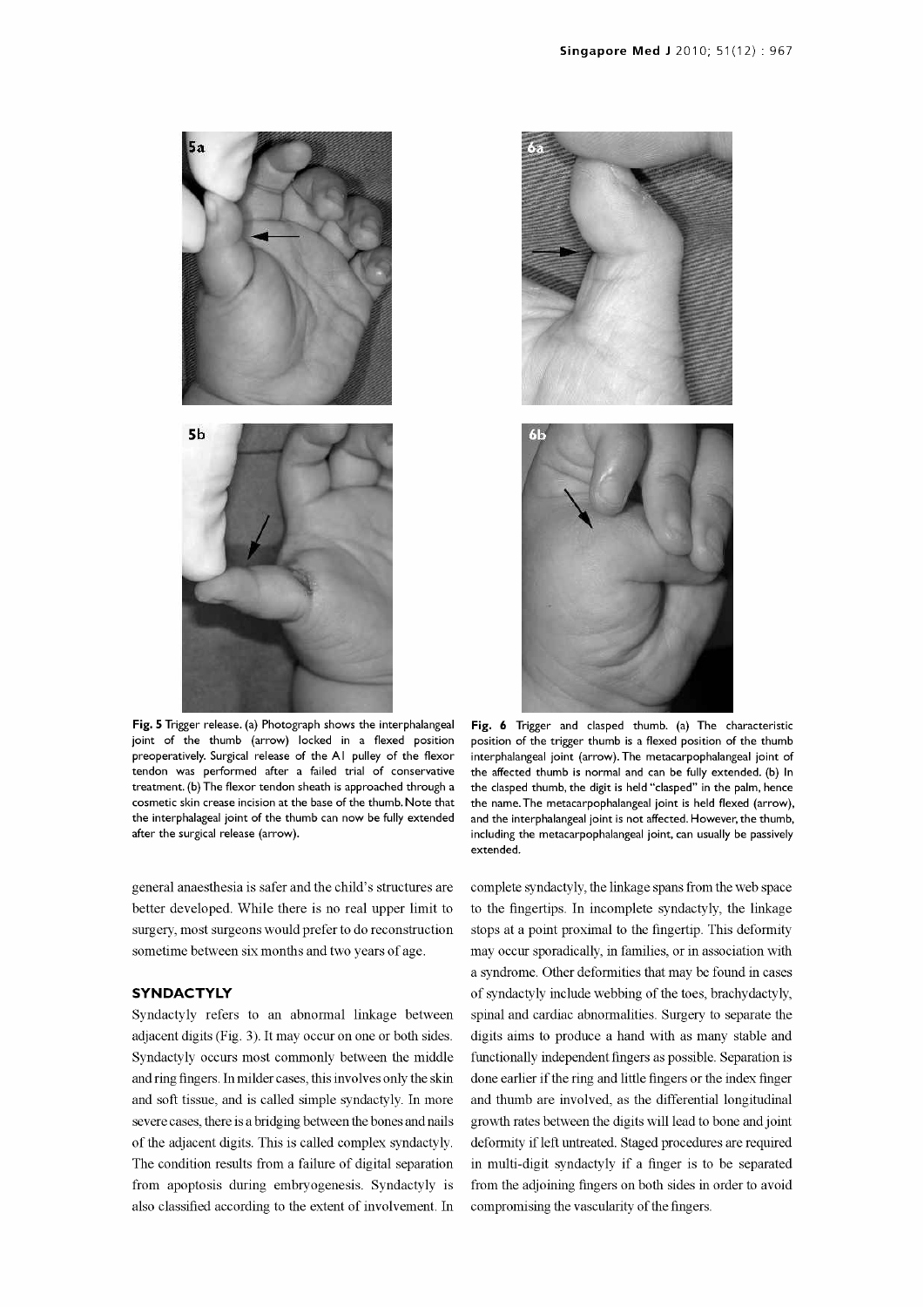

Fig. 7 Camptodactyly. Note the flexion deformity of the fingers. In a typical case, the little finger is affected. However, other fingers or multiple fingers can also be affected.



Fig. 8 Photograph shows one form of symbrachydactyly. Note the short index, middle, ring and small fingers with incomplete syndactyly between them.

#### CLINODACTYLY

Clinodactyly describes an angulation of the finger in the radioulnar or coronal plane (Fig. 4). Angulations of less than ten degrees are generally considered the upper limit of normal variation. The little finger, particularly the middle phalanx, which may be triangular or trapezoidal in favour of an acquired condition.<sup>(5)</sup> although there is in shape, is most commonly involved, with an angulation at the distal interphalangeal joint. This deformity is usually bilateral. It is quite common in otherwise normal but this requires about 48 months of waiting.<sup>66</sup> As an children and rarely causes any functional limitations. All that is usually required is reassurance to the child and parents that the deformity will not worsen. Familial clinodactyly is regarded as an autosomal

dominant trait with variable expressibility and incomplete penetrance, and is generally not associated with other systemic abnormalities. Clinodactyly can also be found in several genetic disorders, such as Down syndrome, Apert syndrome and Rubinstein-Taybi syndrome. In severe deformities, surgery may be performed to improve the appearance.

#### PAEDIATRIC TRIGGER THUMB

This condition presents as a flexion deformity of the interphalangeal joint of the thumb (Fig. 5). It is more lumbrical muscle, flexor digitorum superficialis tendon, commonly unilateral. Unlike adult trigger thumbs, deficient extensors, or a combination of the above. Mild it does not usually present as triggering per se, but cases with loss of extension of about 30 degrees only with a flexion deformity. One important differential diagnosis is that of a clasped thumb (Fig. 6). In the latter, the flexion deformity is at the level of the metacarpophalangeal joint and not the interphalangeal joint. The cause of the pathology in trigger thumb is a nodular swelling of the tendon preventing it from gliding into the Al pulley of the flexor tendon sheath. Unlike in adults, trigger fingers (excluding thumb) are

uncommon in children. If they do occur, the pathology is often due to anomalies of the flexor tendon and not the usual fibrous metaplasia seen in adults. Some controversies exist regarding whether the condition is acquired or congenital. The balance of the evidence lies a familial tendency in some cases. In more than 60% of cases, the condition will resolve spontaneously, alternative, surgical release is highly effective and has limited morbidity.(')

#### **CAMPTODACTYLY**

Camptodactyly is a non -traumatic flexion contracture of the proximal interphalangeal joint (Fig. 7). It usually affects the small finger and can be bilateral. In some cases, multiple digits are involved. Two forms of camptodactyly have been described based on the time of onset: the first are those presenting in early childhood termed the congenital form, and the other group presents in adolescence. The contracture may be fixed or passively correctable. The pathoanatomy in camptodactyly is controversial. It may be due to abnormal insertions of the lumbrical muscle, flexor digitorum superficialis tendon, cause a cosmetic deficit and do not require treatment. The treatment for more severe cases is controversial. Longterm splinting has been advocated by some. This requires high compliance and long-term treatment. Surgery is usually done after failed conservative treatment. Exploration of the digit is done to find and release all offending structures and the joint, if necessary. However, the outcome of surgery is not always predictable.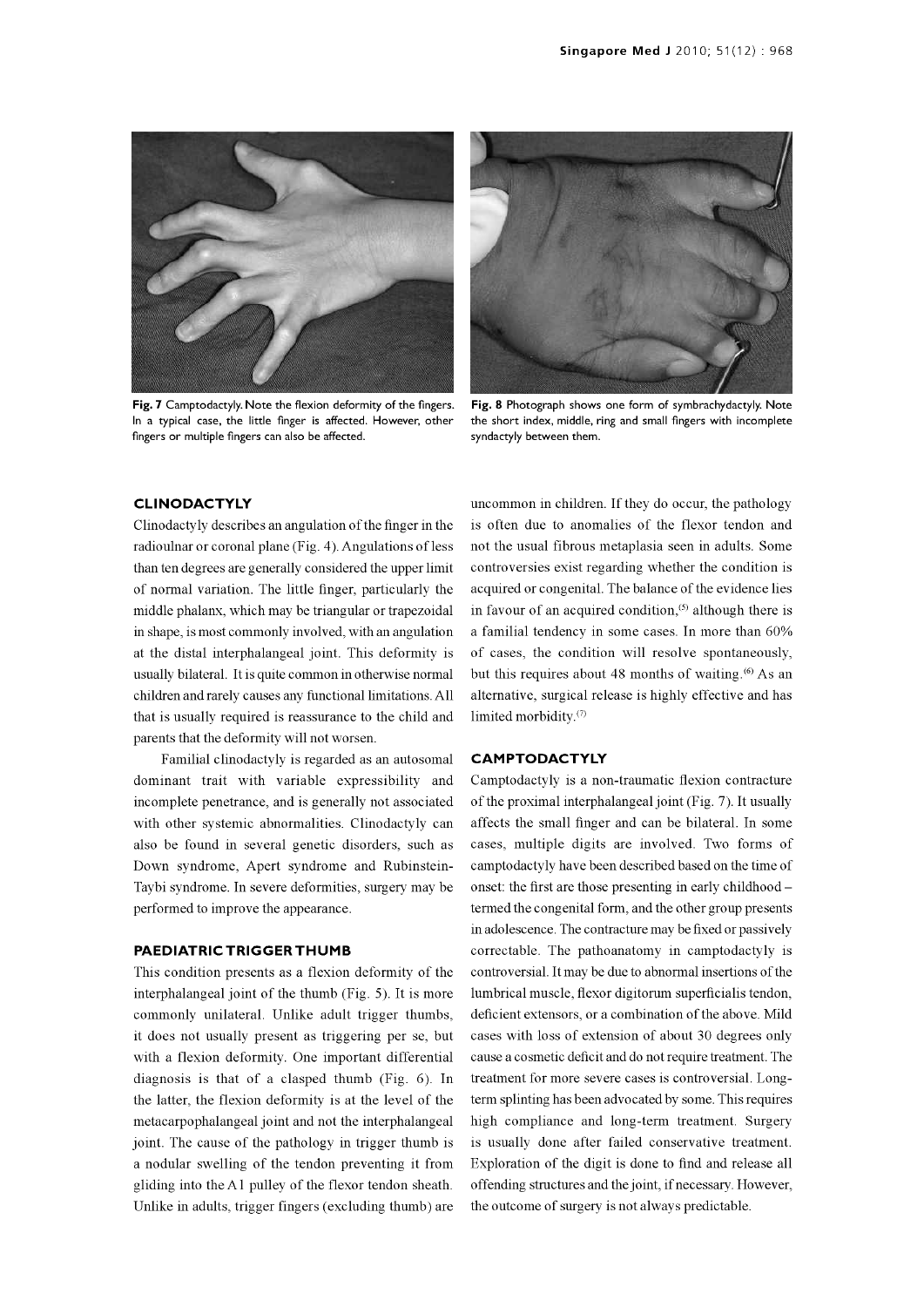

Fig. 9 Photographs show (a) another form of symbrachydactyly, where the middle, ring and small fingers are shortened and malformed; there is no syndactyly in this case; and (b) a patient with Poland's syndrome and symbrachydactyly showing deficient pectoralis major muscle on the left side.

#### SYMBRACHYDACTYLY

Symbrachydactyly originally referred to an anomaly with both syndactyly and brachydactyly (short fingers) (Fig. 8). However, this term is now applied to a spectrum of hand malformations, ranging from those described above to severe deformities like congenital forearm amputations with rudimentary digits (Fig. 9). Symbrachydactyly is typically unilateral and sporadic in occurrence. These anomalies often occur in Poland's syndrome, where constrictions or bands around digits or limbs. In the there is an associated pectoral muscle defect (Fig. 9). Treatment for the condition needs to be individualised, as the deformity varies considerably in severity. Syndactyly, which is usually incomplete and simple, can be divided as per conventional syndactyly.

#### THUMB HYPOPLASIA

Thumb hypoplasia can occur in isolation, or more commonly with a deficiency of the radial side of the upper limb (radial club hand). $(8)$  On occasion, thumb hypoplasia may present as a limited range of motion



Fig. 10 Photograph shows a severe form of constriction ring syndrome with amputations and fusion of the distal ends of the digits.

at the interphalangeal joint. This is due to abnormal interconnections between the flexor pollicis longus and extensor pollicis longus tendon. The severity of hypoplasia ranges significantly. In the mildest form, there is a slight slimness of the thumb compared to the other side. However, the bones, joints and thenar muscles are well-formed, so the only deficiency is a mild cosmetic defect. In more severe cases, there is poor development of the thumb bones, joints and muscle, such that the thumb is small, unstable and lack appropriate motors for opposition. In the severest cases, the thumb can be vestigial on a soft tissue stalk or completely absent. In the mildest form, no treatment is necessary. For the more severe cases, reconstruction includes tendon transfers for opposition. In the severest cases, pollicisation of the index finger (i.e. transferring the index finger to the position of the thumb to allow opposition) is generally performed.

#### CONSTRICTION RING SYNDROME

This condition is also known as the amniotic band syndrome or Streeter's disease. It is marked by more severe cases, the part distal to the constriction may be amputated or oedematous, and acrosyndactyly is also seen. The aetiology of this condition is still controversial. One widely accepted theory is that it is caused by the constriction of the digits from amniotic bands, hence the name. Release of the constrictions is not urgently required unless there is evidence of vascular compromise distally, such as an oedematous or ischaemic digit. Other techniques of reconstruction, such as toe transfers or lengthening procedures, may be required if the amputations are significant.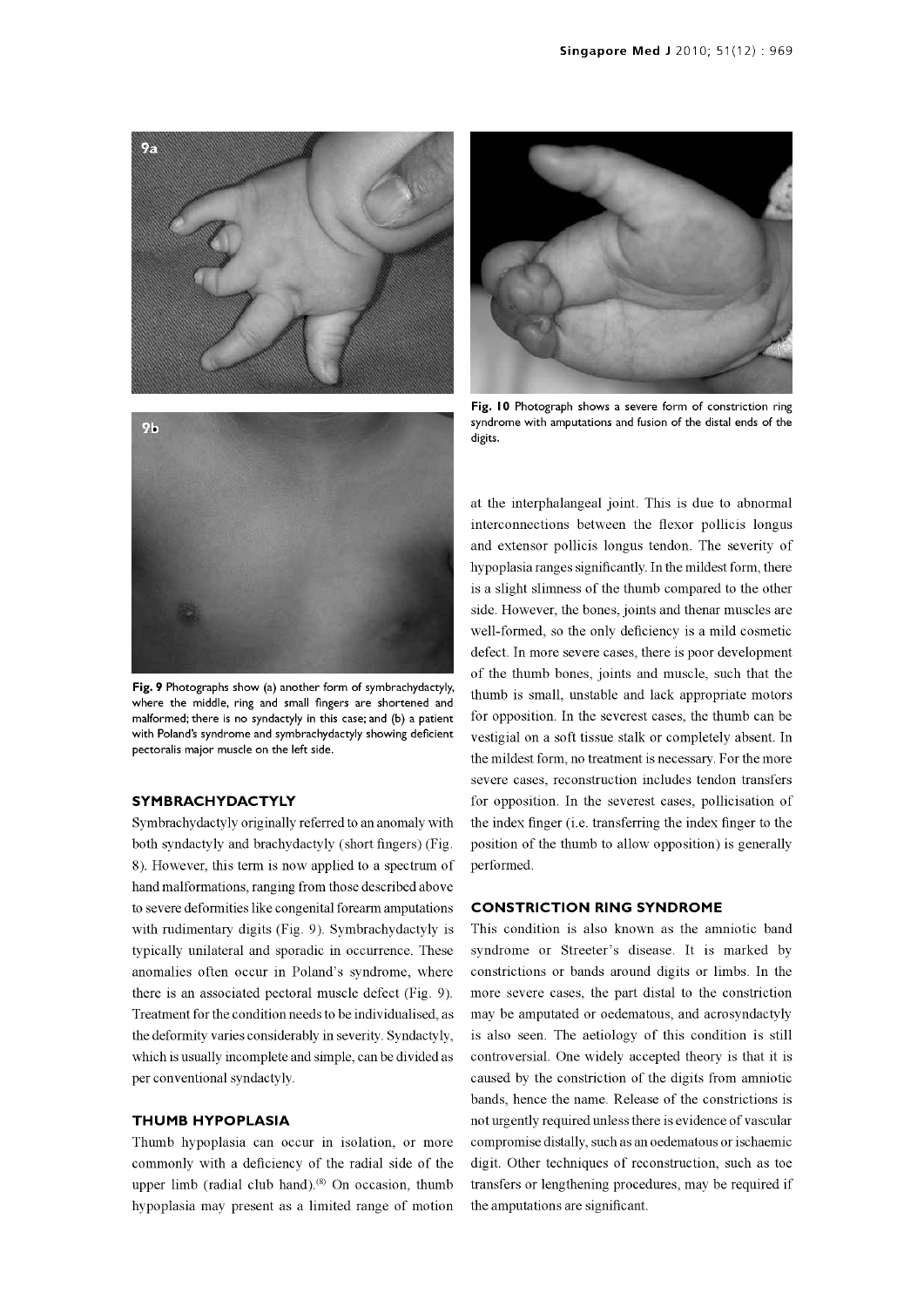#### **CONCLUSION**

Many congenital hand conditions are minor and require simple or no treatment. In the more severe cases, they offer extreme challenges to the hand surgeon for reconstruction. At either end of the spectrum, the condition can cause extreme distress to the patient and parents. Prompt recognition of the problem allows the physician to provide reassurance in minor cases, and prompt referral for specialist treatment, when required.

#### REFERENCES

1. Lamb DW, Wynne -Davies R. Incidence and genetics. In: Buck-Gramcko D, ed. Congenital Malformations of the Hand and Forearm. London: Churchill Livingstone, 1998: 21-7.

- 2. De Smet L. Classification for congenital anomalies of the hand: the IF SSH classification and the JSSH modification. Genet Couns 2002; 13:331-8.
- 3. Kozin SH. Upper -extremity congenital anomalies. J Bone Joint Surg Am 2003; 85-A:1564-76.
- 4. Cooney WP, Wolf J, Holtkamp K, Dobyns JH. Congenital duplication of the thumb. Handchir Mikrochir Plast Chir 2004; 36:126-36.
- 5. Kikuchi N and Ogino T. Incidence and development of trigger thumb in children. J Hand Surg Am 2006; 31:541-3.
- 6. Baek GH, Kim JH, Chung MS, et al. The natural history of pediatric trigger thumb. J Bone Joint Surg Am 2008; 90:980-5.
- 7. Tan AH, Lam KS, Lee EH. The treatment outcome of trigger thumb in children. J Pediatr Orthop B 2002; 11:256-9.
- 8. Tay SC, Moran SL, Shin AY, Cooney WP 3rd. The hypoplastic thumb. J Am Acad Orthop Surg 2006; 14:354-66.